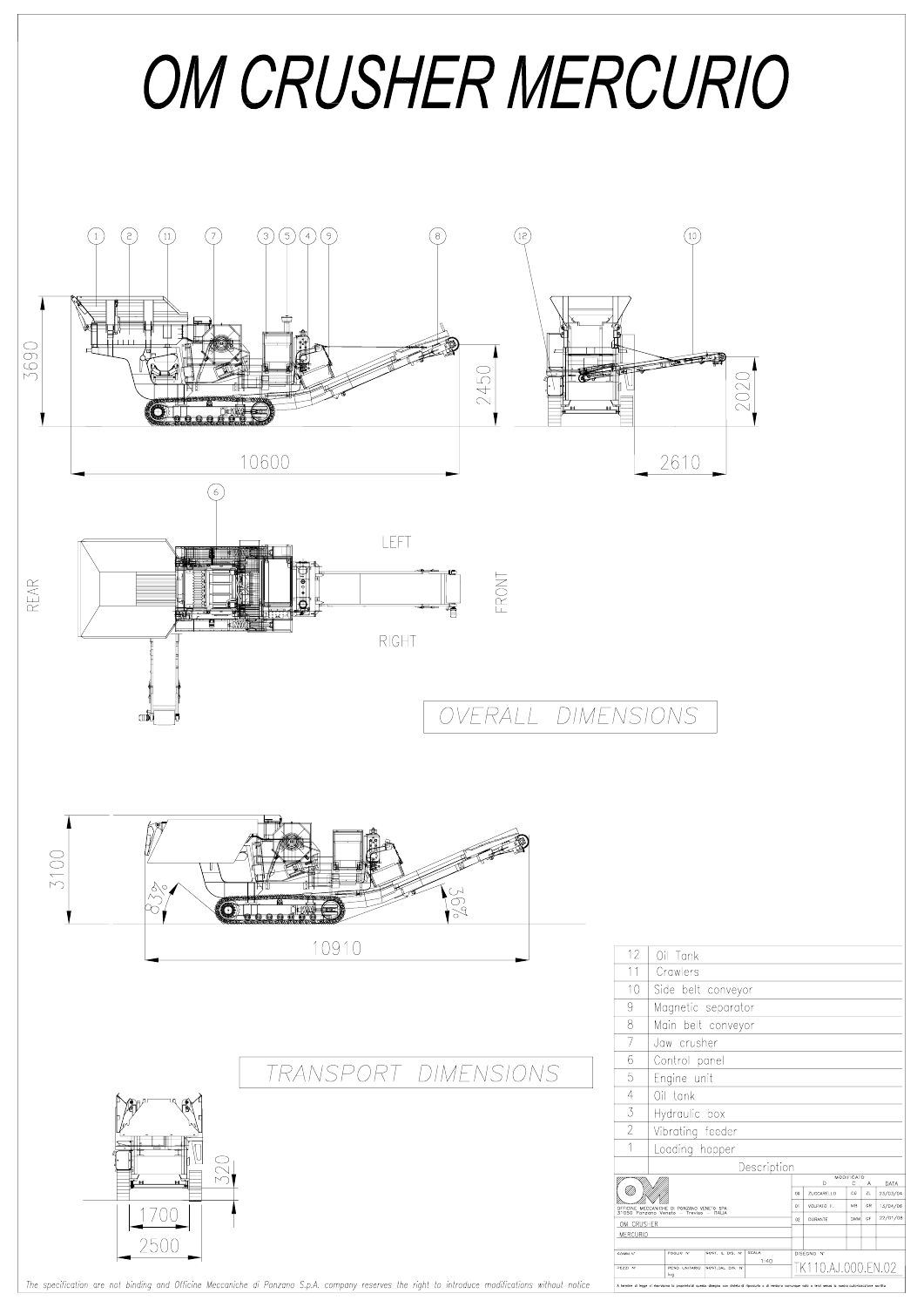

31050 PONZANO VENETO - TREVISO - ITALIA - Via Postumia, 62

Tel. **+39 0422 44 13** Fax **+39 0422 44 14 99** 

**INTERNET** - Home-Page:http://www.omspa.it - E-Mail:omspa@omspa.it

## **OM CRUSHER MERCURIO**

|              | <b>BASIC VERSION</b>                                             |                   |                         |
|--------------|------------------------------------------------------------------|-------------------|-------------------------|
| $[^{\circ}]$ | <b>Max output</b>                                                | [ton/h]           | 80                      |
| $[^{\circ}]$ | Min output                                                       | [ton/h]           | 10                      |
| N.B.:        | The ouput is variable according to feeding material type and CSS |                   |                         |
|              | <b>Feeding size</b>                                              | [mm]              | 0/400                   |
|              | <b>Total weight without optionals</b>                            | [ton]             | 20,6                    |
| 1.01         | Feeder                                                           | [mm]              | 700x2600                |
|              | vibrating feeder c/w bars grid min-max spacing                   | [mm]              | $30 - 45$               |
| 1.02         | <b>Feeding self-adjustment</b>                                   |                   |                         |
| 1.03         | Loading hopper (geometric capacity)                              | [mc]              | $\overline{\mathbf{4}}$ |
|              | Cylinder set for hydraulic folding hopper                        |                   |                         |
| 1.05         | <b>Crusher</b>                                                   |                   | <b>FP075</b>            |
|              | Jaw crusher with hydraulic management (adjust and realase)       |                   |                         |
|              | Feed opening                                                     | [mm]              | 735x500                 |
|              | Close side setting CSS                                           | [mm]              | 20-100                  |
|              | Jaw crusher weight                                               | [ton]             | 6,1                     |
|              | 12Mn2Cr Flat fixed jaw, height                                   | [mm]              | 1035                    |
|              | 12Mn2Cr Toothed movable jaw, height                              | [mm]              | 1205                    |
| 1.07         | Main belt conveyor                                               | $\lceil m \rceil$ | 0,8x8,15                |
|              | <b>Belt width</b>                                                | [mm]              | 800                     |
|              | Drums longitudinal centres                                       | [mm]              | 8150                    |
|              | Discharge height                                                 | [mm]              | 2470                    |
| 1.08         | Power unit                                                       |                   |                         |
|              | 4 - Cylinder oversupplied diesel engine                          |                   |                         |
|              | Power at 2400 rpm                                                | [kW]              | 86                      |
| 1.09         | <b>Crawler</b>                                                   |                   |                         |
|              | Crawler track width                                              | [mm]              | 400                     |
|              | Crawler longitudinal centres                                     | [mm]              | ~12920                  |
| 1.10         | <b>Dust suppression system</b>                                   |                   |                         |
| 1.11         | Magnetic separator with mechanical and hydraulic prearrangement  |                   |                         |
| 1.12         | <b>Unit control</b>                                              |                   |                         |
|              |                                                                  |                   |                         |

umbilical control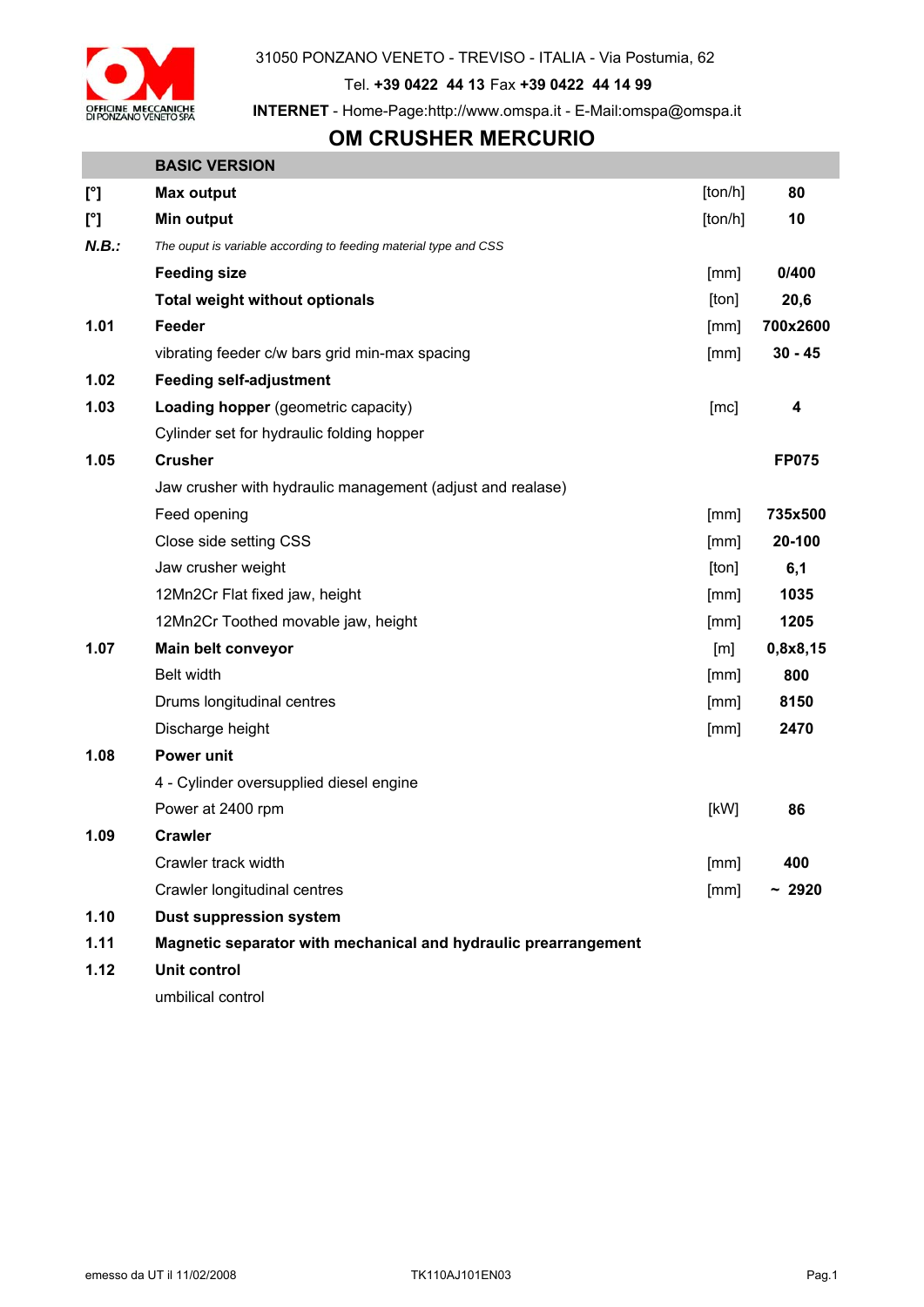

31050 PONZANO VENETO - TREVISO - ITALIA - Via Postumia, 62

Tel. **+39 0422 44 13** Fax **+39 0422 44 14 99** 

**INTERNET** - Home-Page:http://www.omspa.it - E-Mail:omspa@omspa.it

## **OM CRUSHER MERCURIO**

|                | <b>VARIANTS</b>                                           |      |           |
|----------------|-----------------------------------------------------------|------|-----------|
| 4.01           | 12Mn2Cr Toothed static jaw                                |      |           |
| 4.03           | Bars grid - spacing min / max                             | [mm] | $20 - 50$ |
| 4.04           | <b>Punched plate with frame</b>                           |      |           |
|                | Diamond hole - side / thickness                           | [mm] | 40 - 15   |
|                | Diamond hole - side / thickness                           | [mm] | $50 - 15$ |
| 4.06           | Folding main belt conveyor with cylinder set              | [m]  | 0,8x8,15  |
|                | <b>Belt width</b>                                         | [mm] | 800       |
|                | Drums longitudinal centres                                | [mm] | 8150      |
|                | Discharge height                                          | [mm] | 2470      |
|                | Overall dimensions with TN 4.06 - transport configuration |      |           |
|                | Length                                                    | [mm] | 8800      |
|                | Width                                                     | [mm] | 2500      |
|                | Height                                                    | [mm] | 3100      |
| 4.09           | Configuration without magnetic separator                  |      |           |
| $4.11 \bullet$ | "Over Range" configuration crusher                        | [mm] | 45 - 130  |